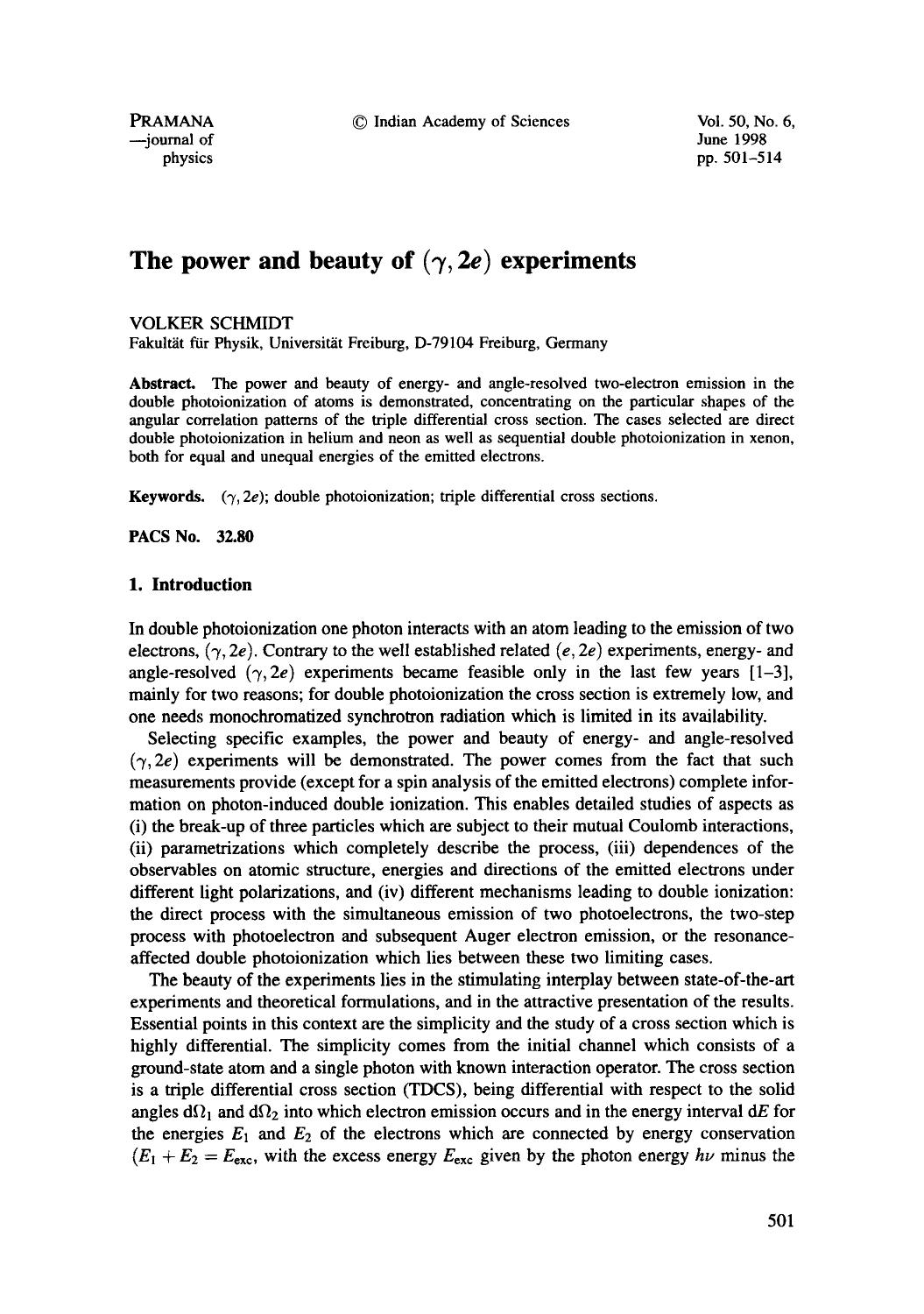double ionization energy  $E_1^{++}$ ). Both points ensure that the role of electron correlations and the influence of symmetry requirements on the electron-pair wave function in the continuum become directly visible in the observed results. A rather illustrative way to present these observations are TDCS  $(k_1, k_2)$  patterns. These describe the angular correlation between both electrons where the momentum  $k_1$  of one electron is preselected and kept fixed, and the angle-dependent intensity of the coincident other electron with momentum  $k_2$  is shown in a polar plot.

There exist many possibilities to study TDCS patterns experimentally [4]; a new and extremely powerful method is cold target recoil-ion momentum spectroscopy (COLTRIMS) with coincident detection of one of the electrons which allows the extraction of the full double photoionization kinematics [5]. In this review, however, examples are given for experiments in which the momenta  $k_1$  and  $k_2$  are measured directly by electron spectrometry. For example, in our set-up [6] two cylindrical mirror analysers (CMA) are mounted in the xy-plane perpendicular to the photon beam which propagates in z-direction ('perpendicular plane geometry'). One CMA (with a lens at its entrance) selects electrons of energy  $E_1$  and momentum  $\mathbf{k}_1$  and is positioned at a fixed direction with respect to the electric field vector of the incident light. The other spectrometer, a double-sector CMA which selects electrons of energy  $E_2$  and momentum  $k_2$  can be rotated around the photon beam axis. The double-sector CMA makes it possible to simultaneously collect data at two distinct angles  $k_2$ .

In the following basic aspects and general features of the TDCS patterns will be discussed for the fundamental process of double photoionization in helium, for direct double photoionization in neon, and for two-step double photoionization in xenon, distinguishing for the latter the two cases of unequal and equal electron energies.

# **2. Direct double photoionization in helium**

TDCS studies of helium are unique, because direct double photoionization is not perturbed by other competing processes, and the final state consists of three bare charged particles. This makes helium the ideal test case for the theoretical treatment of the threeparticle break-up Coulomb problem. As a result of many investigations it can be concluded that only approaches which properly take into account this electron correlation in the final continuum state are able to describe the observed TDCS patterns. For these cases one can note two observations [7]: First, if the shapes of TDCS patterns for equal electron energies are considered, good agreement between theoretical and experimental data is found, but discrepancies exist for unequal electron energies. Second, if absolute TDCS values are considered, larger differences are found in different theoretical treatments. The only reported experimental determination of absolute TDCS values at 20 eV excess energy appears to be too small by a factor of two and to be inconsistent with the observed integral cross section [6, 7]. (The theoretical result of the most elaborate and sophisticated calculation [8] is consistent with the observed integral cross section.) Out of the plethora of TDCS studies in helium one example for equal and unequal electron energies shall be selected for a more detailed discussion.

Two particular helium TDCS ( $E_1 = E_2 = 10$  eV) patterns are shown in figure 1. These patterns refer to observation of the emitted electrons in the perpendicular plane geometry

> *Pramana - J. Phys.,* **Vol. 50, No. 6, June 1998 Special issue on "Proceedings of the XI NCAMP"**

502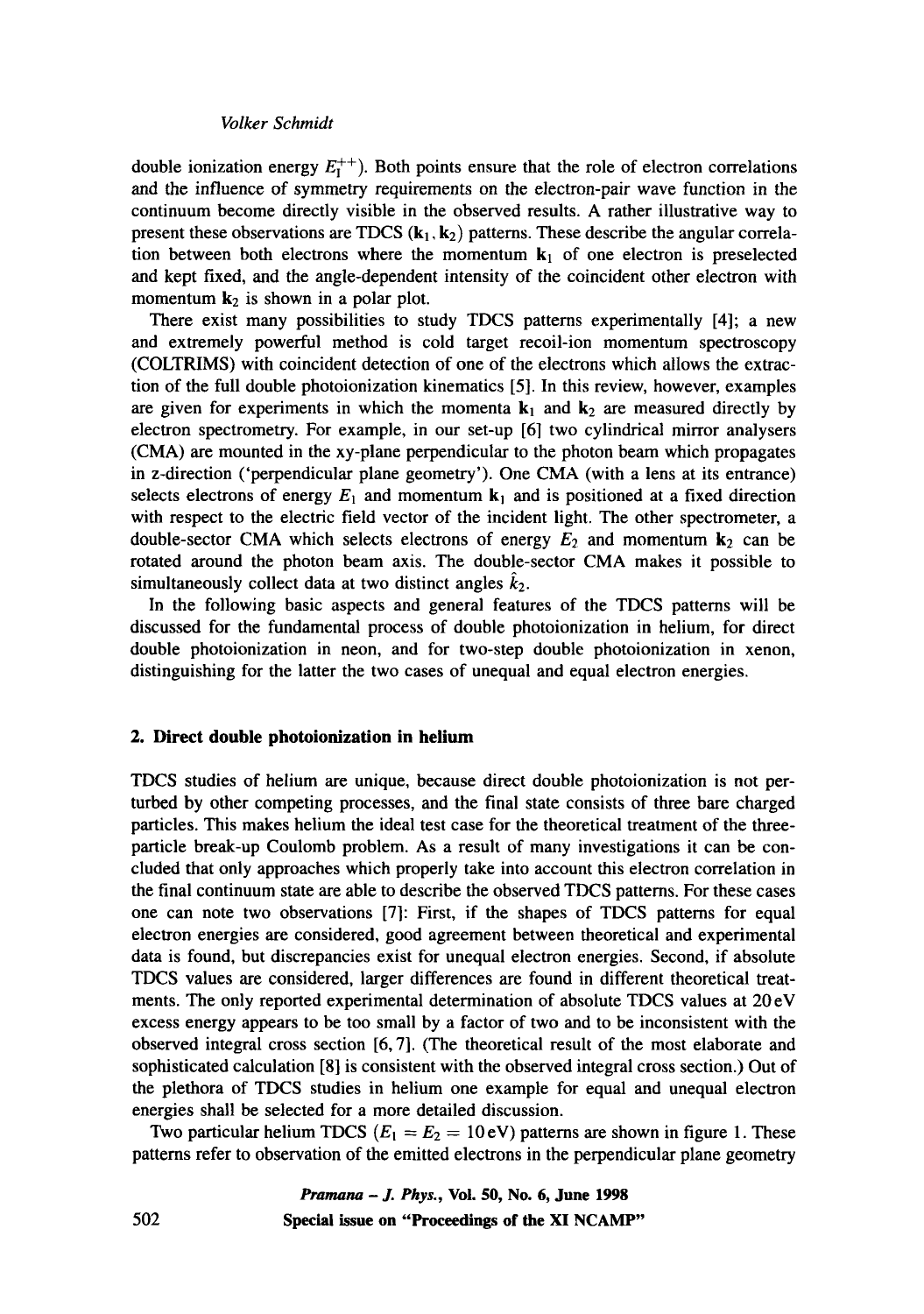

Figure 1. TDCS patterns for direct double photoionization in helium with  $E_1 = E_2 = 10$  eV. For details see text; experimental and theoretical data are from [9] and [8, 10-12], respectively; compare also [17].

and to photoionization by partially linearly polarized light ( $S_1 = 0.55$ ;  $S_1$  is the Stokes parameter which describes the relative excess of linear polarization along x-direction against linear polarization along y-direction; for details on the treatment of polarization in TDCS patterns see [13]). Good agreement can be noted between the experimental data (points with error bars) and several theoretical results scaled to the experimental values: the full curve (velocity form results of [10]) comes from a 3C calculation (the final-state wave function is approximated by a product of 3 Coulomb continuum wave function [14]), the broken curve (velocity form results of [8]) from a 2SC calculation (the finalstate wave function is replaced by a product of two screened Coulomb functions [15] employing effective charges [ 16]), the dotted-dashed curve from a calculation of the wave packet propagation along the Wannier ridge [12].

Both the experimental and theoretical data in figure 1 reflect the following characteristic properties of the TDCS pattern: (i) Electron emission in opposite direction is prohibited. This is a purely quantum mechanical effect and arises from conditions imposed onto the electron pair wave function in the continuum with  $1\overline{P}^0$  symmetry due to electron exchange ('unfavoured' character [18, 19]). This result is reflected also in the angular factor, see eq. (1) below, and in specific selection rules [10,20]. (ii) Electron emission into the same direction is prohibited. This is a direct consequence of the correlated motion of the electrons and can be understood classically; electrons emitted with equal energies are prevented by their mutual Coulomb repulsion from traveling along the same trajectory. (iii) If one of the electrons is observed parallel to the major axis of the polarization ellipse (x-axis) of the incident light, the data in the upper half-plane are the mirror image of those in the lower half-plane (for completely linearly polarized light,  $S_1 = 1$ , rotational symmetry around the x-axis would exist).

In the context of helium TDCS ( $E_1 = E_2 = E_{\text{exc}}/2$ ) patterns it is important to note that these patterns can be parametrized in a simple, yet exact form. Selecting the case of linearly polarized light one has [18]

$$
TDCS(E_1 = E_2)_{\text{lin.} \text{pol.}x} = a(\cos \theta_1 + \cos \theta_2)^2 C(1, 2). \tag{1}
$$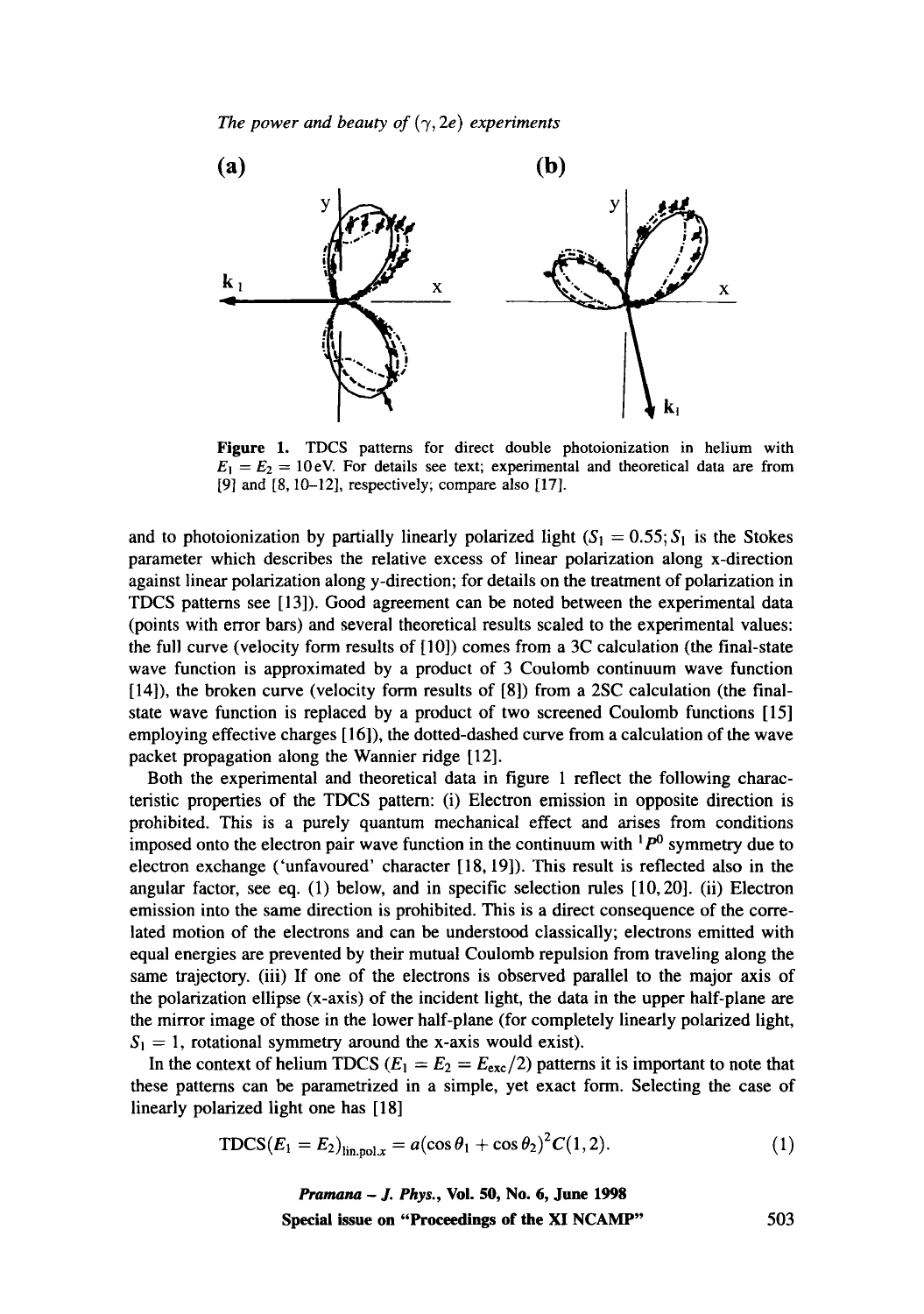



**Figure 2.** Correlation factor  $C(1,2)$  for direct double photoionization in helium with  $E_1 = E_2 = 10$  eV, experimental values and Gaussian function with  $\theta_{\text{fwhm}} = 91^\circ$ . For details see text, from [22].

a is a constant of proportionality and describes the strength of the process.  $(\cos \theta_1 + \cos \theta_2)^2$ is an angular factor with  $\theta_i$  being the angle of electron emission against the electric field vector (x-axis). For  $\theta_2 = 180^\circ - \theta_1$  and  $\theta_1 = \theta_2 = 90^\circ$  it leads to the two selection rules which prohibit electron emission in opposite directions and perpendicular to the electric field vector, respectively.  $C(1,2)$  is the correlation factor (Sommerfeld factor) and reflects the Coulomb repulsion between the electrons. Its characteristic properties are  $C(k_1 = k_2) = 0$  and  $C(k_1 = -k_2) = 1$ . Frequently this correlation factor is approximated by a Gaussian function in the relative angle  $\theta_{12}$ , peaked at  $\mathbf{k}_1 = -\mathbf{k}_2$ , with a characteristic full-width-at-half-maximum value,  $\theta_{fwhm}$ , and with  $C(\mathbf{k}_1 = \mathbf{k}_2) = \text{small}$ (for the derivation see [21])

$$
C(1,2) \approx \exp(-4\ln 2(180^\circ - \theta_{12})^2/\theta_{\rm fwhm}^2). \tag{2}
$$

The quality of this approximation can be seen in figure 2 where experimental data (points with error bars) for the correlation factor of the TDCS patterns in figure 1 are in good agreement with the prediction from the Gaussian function of eq. (2), using  $\theta_{\text{fwhm}} = 91^{\circ}$ . The value of this dynamical parameter is in agreement with theoretical predictions made within the extended Wannier ridge model [23]. With information on  $C(1, 2)$  and  $(\cos \theta_1 + \cos \theta_2)^2$  it is now possible to plot for any angle settings, whether in the perpendicular plane geometry or not, the shapes of particular TDCS patterns (see examples in [4, 10, 17, 18]).

A typical TDCS pattern for high excess energy and unequal electron energies with a large  $E_1/E_2$  ratio is shown in figure 3(a). In contrast to the characteristic features (i) and (ii) discussed in connection with figure 1, electron emission into opposite directions is

# *Pramana - J. Phys.,* **Vol. 50, No. 6, June 1998 Special issue on "Proceedings of the XI NCAMP"**

504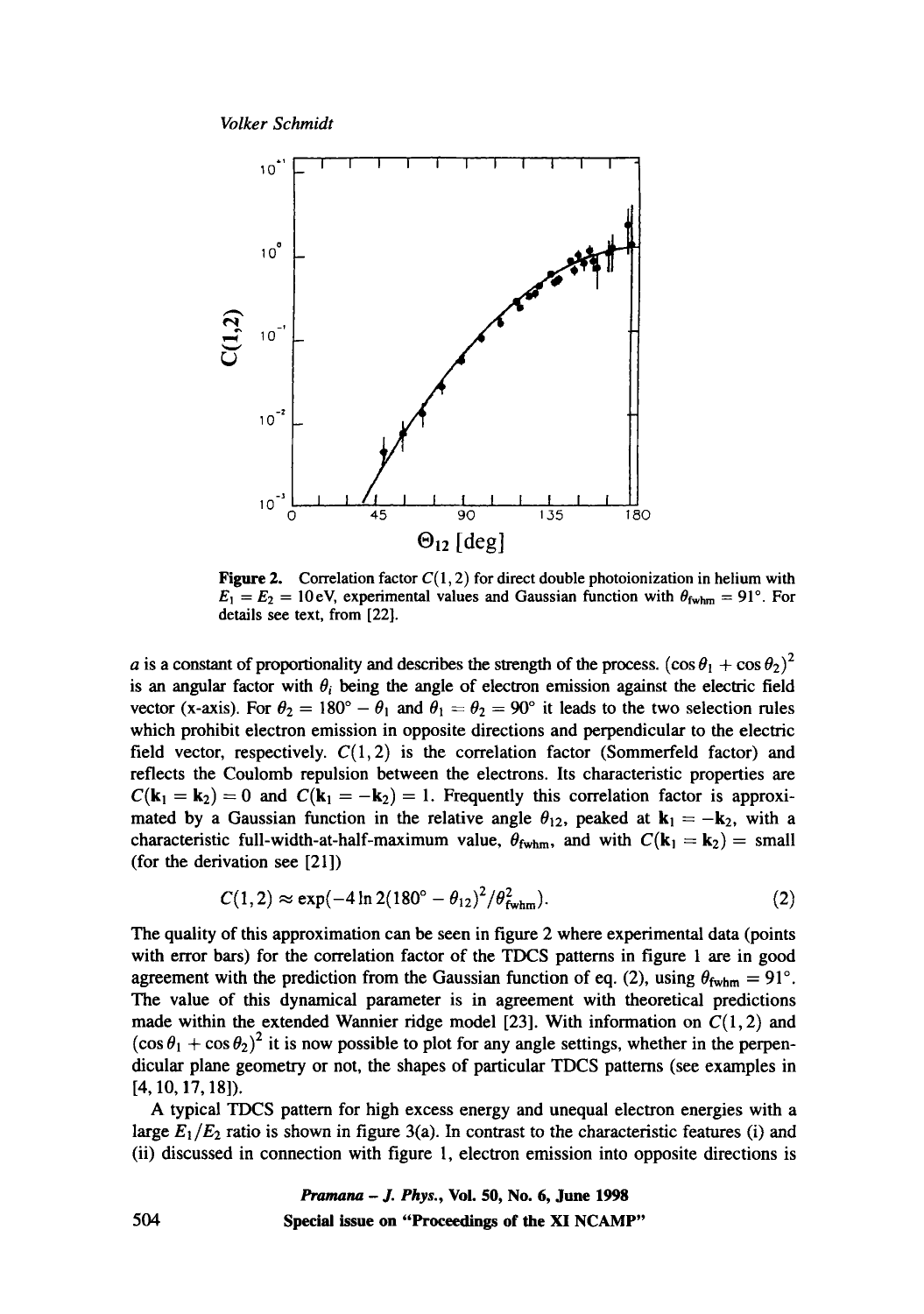now possible (where it even leads to the intensity maximum) and as well electron emission into the same direction. These features can be understood, because at different electron energies the direct and exchange amplitudes of double photoionization do not cancel for  $k_1 = -k_2$  and, thinking in a time-dependent picture for electron emission, the different electron velocities reduce the interaction time for Coulomb repulsion. Since the present example was obtained for completely linearly polarized light and the electron spectrometer at fixed direction is aligned with the electric field vector, the TDCS pattern has rotational symmetry around the x-axis. Within the experimental uncertainties and after adaption by an overall scaling factor the theoretical predictions from the 3C calculation (full curve, velocity form results [25]) and the 2SC calculation (broken curve, velocity form results [8]) are in good agreement with the experimental values. (For a treatment of unequal energies using wave packet propagation along the Wannier ridge see [26].)

It is also possible to describe a helium TDCS pattern with different electron energies by a simple and correct parametrization. For linearly polarized light one has [18]

$$
\text{TDCS}(E_1, E_2)_{\text{lin.ool.}x} = |a_g(\cos\theta_1 + \cos\theta_2) + a_u(\cos\theta_1 - \cos\theta_2)|^2, \tag{3}
$$

where the energy- and  $\theta_{12}$ -dependent amplitudes  $a_g$  and  $a_u$  reflect the symmetry properties against energy exchange,  $a_g$  is a gerade function, i.e.,  $a_g(E_1, E_2; \theta_{12}) = +a_g(E_2, E_1; \theta_{12}),$ and  $a_u$  is an ungerade function, i.e.,  $a_u(E_1, E_2; \theta_{12}) = -a_u(E_2, E_1; \theta_{12})$ . Hence, for equal energies  $a_u$  vanishes and eq. (3) reduces to eq. (1) with  $a_g^2$  being the product of the constant  $a$  and the correlation factor  $C(1,2)$ . For unequal energies the nonvanshing portions of the real and imaginary part of  $a_{\rm u}$ , together with the specific angular factor  $(\cos \theta_1 - \cos \theta_2)$ then determine the TDCS shape. Equation (3) allows three particular observations to be



Figure 3. TDCS patterns for direct double photoionization in helium with  $E_1 = 5$  eV,  $E_2 = 47.9$  eV, part (a), and  $E_1 = 47.9$  eV,  $E_2 = 5$  eV, part (b). For details see text; experimental and theoretical data are from [24] and [8, 25], respectively.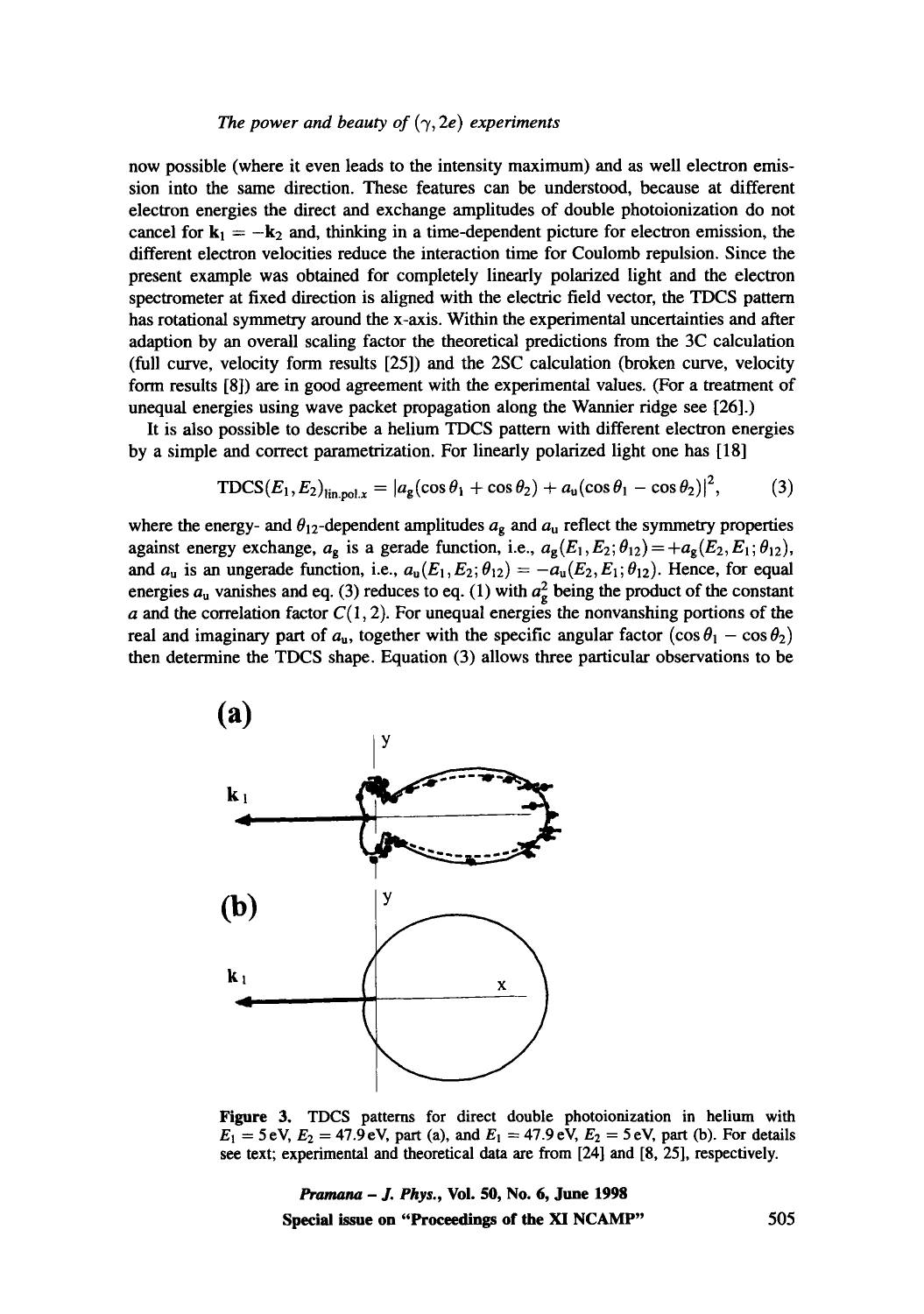made. First, there exist two complementary TDCS patterns with different shapes. They belong to interchanged energies of the electrons 1 and 2 (1 is the electron detected in the fixed spectrometer, 2 is the electron detected in the variable spectrometer). Both patterns are related to each other by simply changing in eq. (3) the sign of  $a<sub>u</sub>$ . For the example in figure 3(a) the complementary TDCS pattern is shown in part (b) of this figure. Second, a continuous change in the  $E_1/E_2$  ratio can lead to rather different shapes of the TDCS patterns (see figure 3); the intermediate case with  $E_1 = E_2 = E_{\text{exc}}/2$  looks rather similar to the pattern in figure l(a). Therefore, the evolution of such patterns by changing the  $E_1/E_2$  ratio can provide a critical test for the quality of different theoretical approaches (see [7]). Third, Wannier theory predicts that for excess energies approaching zero the  $a_{\mathfrak{g}}$ amplitude will dominate the  $a_{\rm u}$  amplitude and  $a_{\rm g}$  becomes insensitive to the  $E_1/E_2$  ratio [19, 27, 28]. Therefore, differences in the complementary patterns vanish and they look similar to TDCS ( $E_1 = E_2 = E_{\text{exc}}/2$ ) patterns. Experimental confirmation has been given for excess energies of  $4.0 \text{ eV}$  [28] and  $0.6 \text{ eV}$  [29], as well as by the interpretation of COLTRIMS data at 1 eV [5, 17].

# **3. Direct double photoionization in neon**

For double photoionization in helium the dipole selection rules require the electron-pair wave function in the continuum to couple to a final  $1P^0$  state. For rare gas atoms heavier than helium, the remaining  $np^4$  electrons in the final ionic state can couple to form  ${}^{1}S^{\epsilon}$ ,  ${}^{3}P^{\epsilon}$ and  ${}^{1}D^{e}$  states, so that different LSJ-coupled continuum channels are possible. (For a study on  $3s3p^{5}p^{0}$ ,  $3p^{0}$  final ionic states in argon see [30].) Since, within LSJ-coupling, the complete final state must be <sup>1</sup> $P^0$ , the LSII-terms of the continuum function are <sup>1</sup> $P^0$  for the  $np<sup>4</sup>$  is ion,  $3p<sup>0</sup>$  and  $3D<sup>0</sup>$  for the  $np<sup>4</sup>$  is  $p<sup>6</sup>$  ion, and  $1p<sup>0</sup>$ ,  $1D<sup>0</sup>$  and  $1F<sup>0</sup>$  for the  $np<sup>4</sup>$  is  $p<sup>6</sup>$  ion. There is particular interest associated with each of these cases: For  $2p^{4}$  S<sup> $\epsilon$ </sup> the continuum function is  ${}^{1}P^{0}$ , as in helium, but because of different orbital angular momenta in the initial states,  $l_i = 0$  for helium and  $l_i = 1$  for neon, the composition of the electron-pair wavefunction in the continuum can differ. For  $np^4$ <sup>3</sup> $p^e$  the contributing continuum function <sup>3</sup> $p^0$ is exceptional, because it has different symmetry properties ('favoured' character [18, 19]) which are connected with different angular functions and/or selection rules. In addition, the <sup>3</sup> $P^0$  and <sup>3</sup>D<sup>0</sup> continuum channels interfere. For  $np^4$  <sup>1</sup>D<sup>e</sup> interference effects between three continuum channels exist, but their influence might be masked by the general conditions set to these continuum channels by the 'unfavoured' symmetry properties which result in a similarity of the individual amplitudes. Because of these properties it is therefore necessary to conduct a state-dependent study of double photoionization.

Before turning to state-dependent TDCS patterns for direct double photoionization in neon leading to  $np^4 \, 15^\circ$ ,  $3pe$ ,  $1D^\circ$ , the important point of possible competing processes which proceed via an intermediate state to the same doubly charged ionic states must be addressed. In the present example the strongest disturbance by such processes comes from  $2s2p<sup>5</sup>nl$  photosatellites with a  $k<sub>p</sub>$  photoelectron and the autoionization decay of these satellites to  $2s^22p^4 \,^1\mathcal{S}^e$ ,  $^3P^e$ ,  $^1D^e$  where the electron  $\mathbf{k}_a$  is emitted. In principle this sequential or indirect process will interfere with direct double photoionization having the same symmetry (resonance affected double photoionization [31]). As a result of such sequential processes the smooth energy distribution of the double ionization continuum of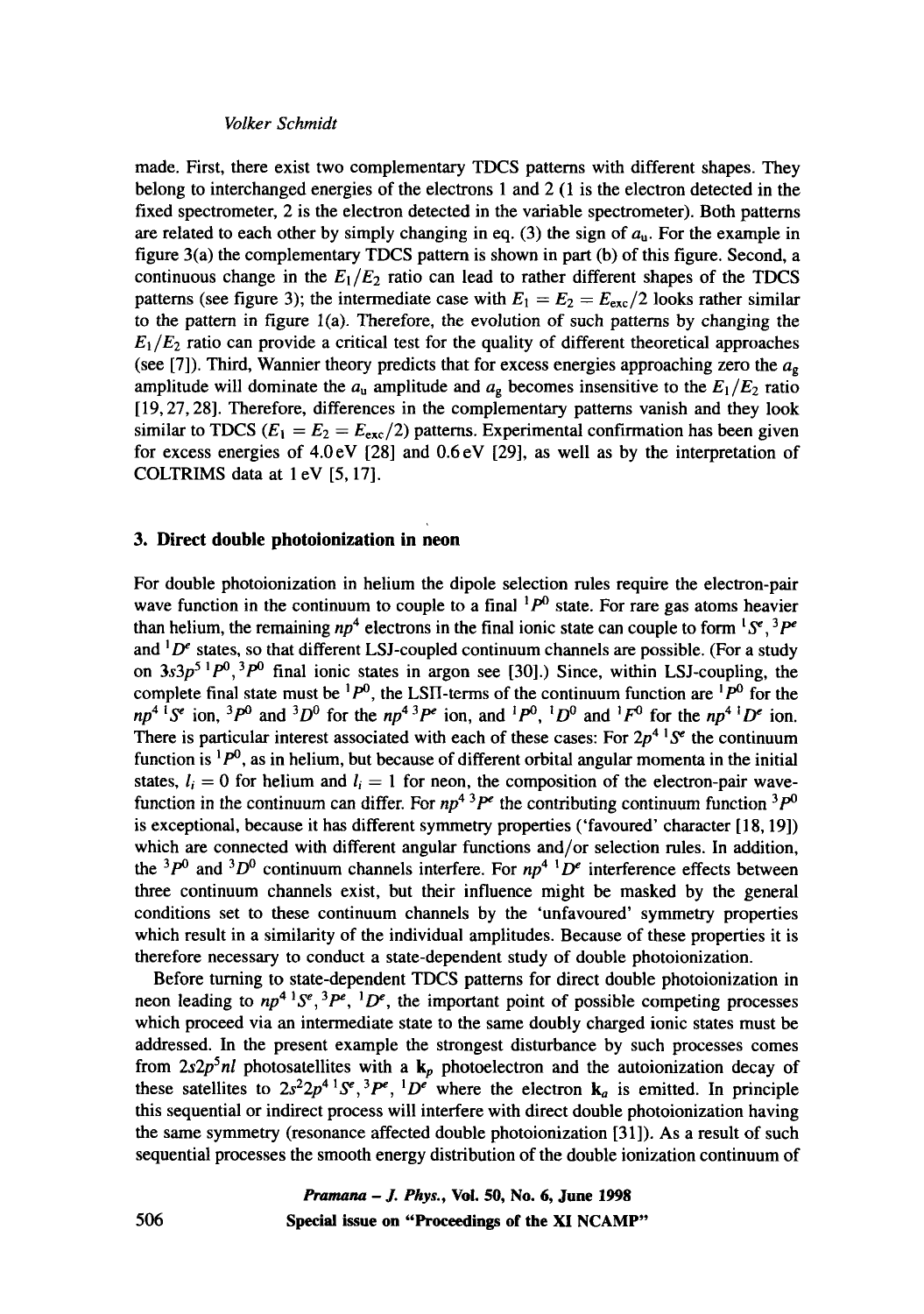*The power and beauty of*  $(\gamma, 2e)$  *experiments* 



**Figure 4.** State-dependent TDCS patterns for direct double photoionization in the  $2p^6$ shell of neon with equal sharing of the excess energy. For details see text; from [34].

direct processes gets a rich structure of discrete photoelectron and autoionization electron lines [32, 33]. Hence, in order to study direct double photoionization, these discrete processes have to be clearly identified and then avoided by properly selecting the energies  $E_1$  and  $E_2$  (see demonstration in [31]).

A collection of  $np^4$  <sup>1</sup>S<sup>e</sup>, <sup>3</sup>P<sup>e</sup>, <sup>1</sup>D<sup>e</sup> state-dependent TDCS patterns for direct double photoionization in neon is shown in figure 4. The data refer to equal energy sharing of the respective excess energies and to observation in the perpendicular plane geometry; the solid curve is a fit to the experimental values (points with error bars) based on a simple model to parametrize these TDCS patterns which will be partly discussed below. Comparing the TDCS  $(2p^{4} {}^{1}S^{e})$  pattern with that of helium, figure 1(a), one notes the same characteristic features (i) to (iii) discussed in connection with figure 1. However, two additional lobes appear in the neon case. The origin of these lobes can be traced back to an interference effect between  $\left[\epsilon l \epsilon l'^{-1}P^{0}\right]$  and  $\left[\epsilon l \epsilon (l'+1)^{-1}P^{0}\right]$  channels in the electron-pair wave function in the continuum [35]. The existence of such channels follows from a simple parametrization of this TDCS based on uncorrelated wave functions for the initial and final states (responsible for  $2p \rightarrow \epsilon s$  and  $2p \rightarrow \epsilon d$  photoionization channels), in which core relaxation is included (responsible for  $2p \rightarrow \epsilon p$  shake-off) and electron-electron Coulomb repulsion is taken into account by a correlation factor  $C(1,2)$ . It leads to [34, 35]

$$
\text{TDCS}(E_1 = E_2)_{\text{lin},\text{pol.}x} = \left| D_{ps} + \frac{e^{i\Delta_{ds}}}{\sqrt{2}} (3 \cos \theta_{12} - 1) D_{pd} \right|^2
$$
  
×  $(\cos \theta_1 + \cos \theta_2)^2 C(1,2),$  (4)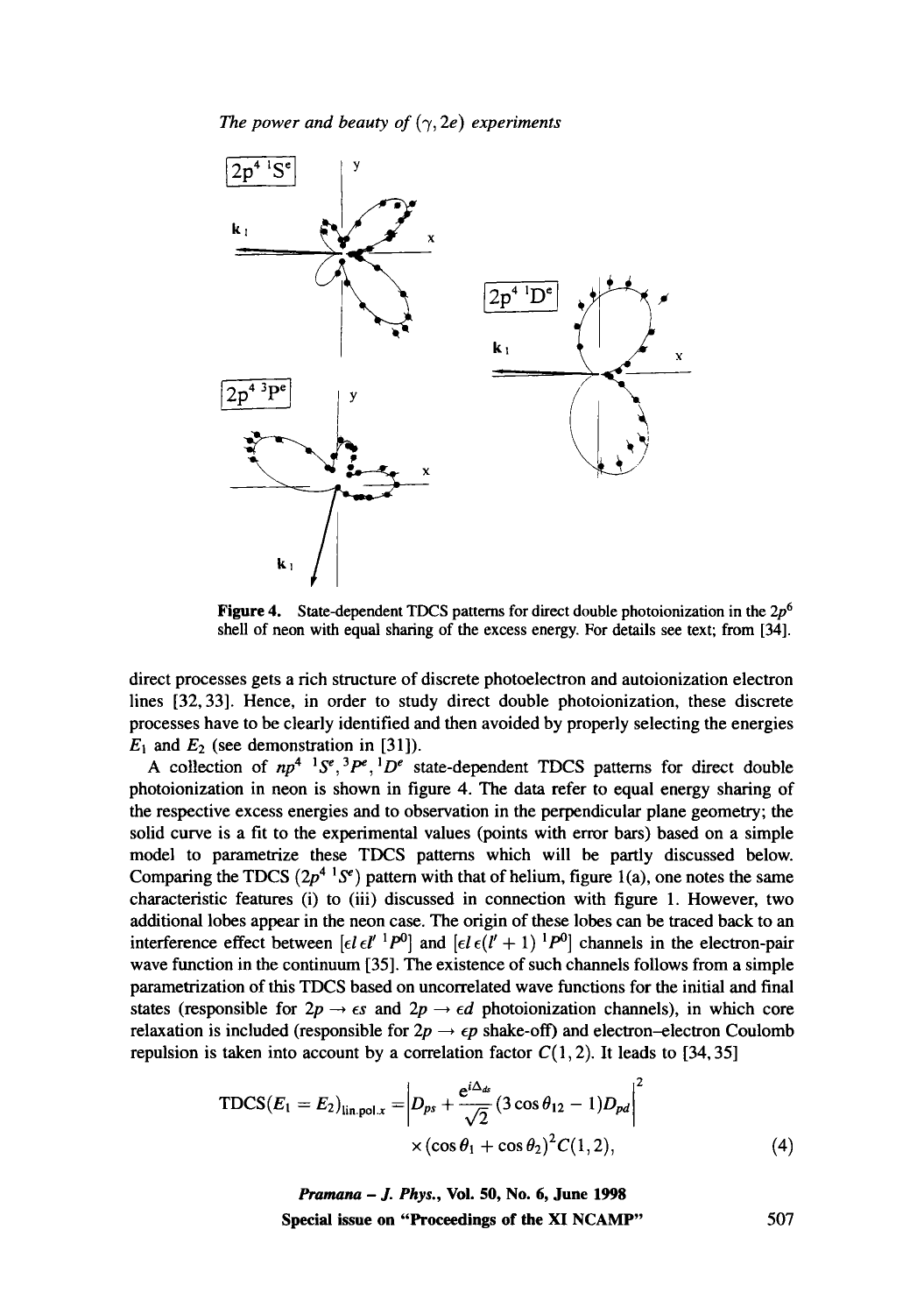where in the uncorrelated limit  $\Delta_{ds}$  is the phase difference between the  $\epsilon d$  and  $\epsilon s$  partial waves, and the radial matrix elements  $D_{ps}$  and  $D_{pd}$  are products of the dipole photoionization and monopole shake-off integrals. Comparing this parametrization with the one of eq. (1) it becomes evident that the initial state orbital is responsible for the difference between neon and helium; within the same model, the first factor in eq. (4) has to be replaced for the helium case by only one radial matrix element,  $D_{\rm SD}$ , which corresponds to the 1s  $\rightarrow$   $\epsilon p$  dipole and the 1s  $\rightarrow \epsilon s$  monopole transition. (For more details see [13, 34]; for critical comments on the model parametrization see [36]; for theoretical results which reproduce the characteristic features of these experimental data see [37] for a wave packet propagation along the Wannier ridge, and [38] for a 3C continuum function calculation; for first evidence of such an initial orbital effect see [39].)

As expected, the TDCS  $(2p^{4}$ <sup>3</sup> $P^e$ ) pattern in figure 4 differs remarkably from the patterns discussed so far: due to the 'favoured' symmetry of the  $3P<sup>0</sup>$  continuum function electron emission is possible now into opposite directions (except for the case that  $k_1$  is parallel to the electric field vector of linearly polarized light [19, 20]). For this back-toback emission the TDCS intensity is entirely due to the  $3P^0$  contribution, in the other lobes the intensity comes, within the given model, from constructive interference of  $3p^0$ and  ${}^{3}D^{0}$ . (For results of a 3C calculation see [38]; compare also the related case of  $4p^{4}$   ${}^{3}P^{e}$ double photoionization in krypton with experimental data [11 and theoretical results from the wave packet propagation along the Wannier ridge [40]). Finally, the neon TDCS  $(2p<sup>4</sup> <sup>1</sup>D<sup>e</sup>)$  pattern in figure 4 shows a simple double-lobe structure rather similar to helium, in agreement with the expected dominance of 'unfavoured' characteristics in the interfering continuum channels (compare 3C results in [38]).

# **4. Two-step double ionization in xenon for**  $E_p \neq E_A$

As example of a 2-step double photoionization process  $4d_{5/2}$  photoionization in xenon with subsequent  $N_5 - O_{2,3}O_{2,3}$  <sup>1</sup>S<sub>0</sub> Auger decay shall be selected. In this case the process proceeds via a well-defined intermediate state with inherent level width  $\Gamma$  and all conditions for the application of the traditional 2-step formulation are fulfilled, provided the kinetic energies of both emitted electrons are different and, if present, effects of postcollision interaction (PCI) are properly taken into account [41]. As a consequence, the properties of the first step, photoionization, decouple from those of the second step, Auger decay. The only link between the two is in the form of an angle-dependent alignment tensor [42]. There is no continuous energy distribution as in direct double photoionization, but two electrons appear with a Lorentzian distribution (full-width-at-half-maximum value  $\Gamma$ ) at the nominal kinetic energies  $E_p^0 = h\nu - E_t^+$  and  $E_p^0 = E_t^+ - E_t^{++}$ , and these electrons are identified with the photoelectron and the Auger electron, respectively  $(E_t^+)$ and  $E_1^{++}$  are the energies for  $4d_{\tau/2}^{-1}$  single and  $5p^{-2}$  S double ionization). Furthermore, the electron-pair wave function in the continuum factorizes into that of the photoelectron and the Auger electron. In the example given one has the photoionization channels  $4d_{5/2}^{-1}\epsilon f_{7/2}J = 1, 4d_{5/2}^{-1}\epsilon f_{5/2}J = 1, 4d_{5/2}^{-1}\epsilon p_{3/2}J = 1$  with attached dipole matrix elements  $D_+, D_0, D_-,$  respectively, and the partial wave  $\epsilon d_{5/2}$  for the selected Auger transition. Such a finite number of channels involved makes it possible to derive an explicit parametrization of the TDCS into factors which depend on the photoionization matrix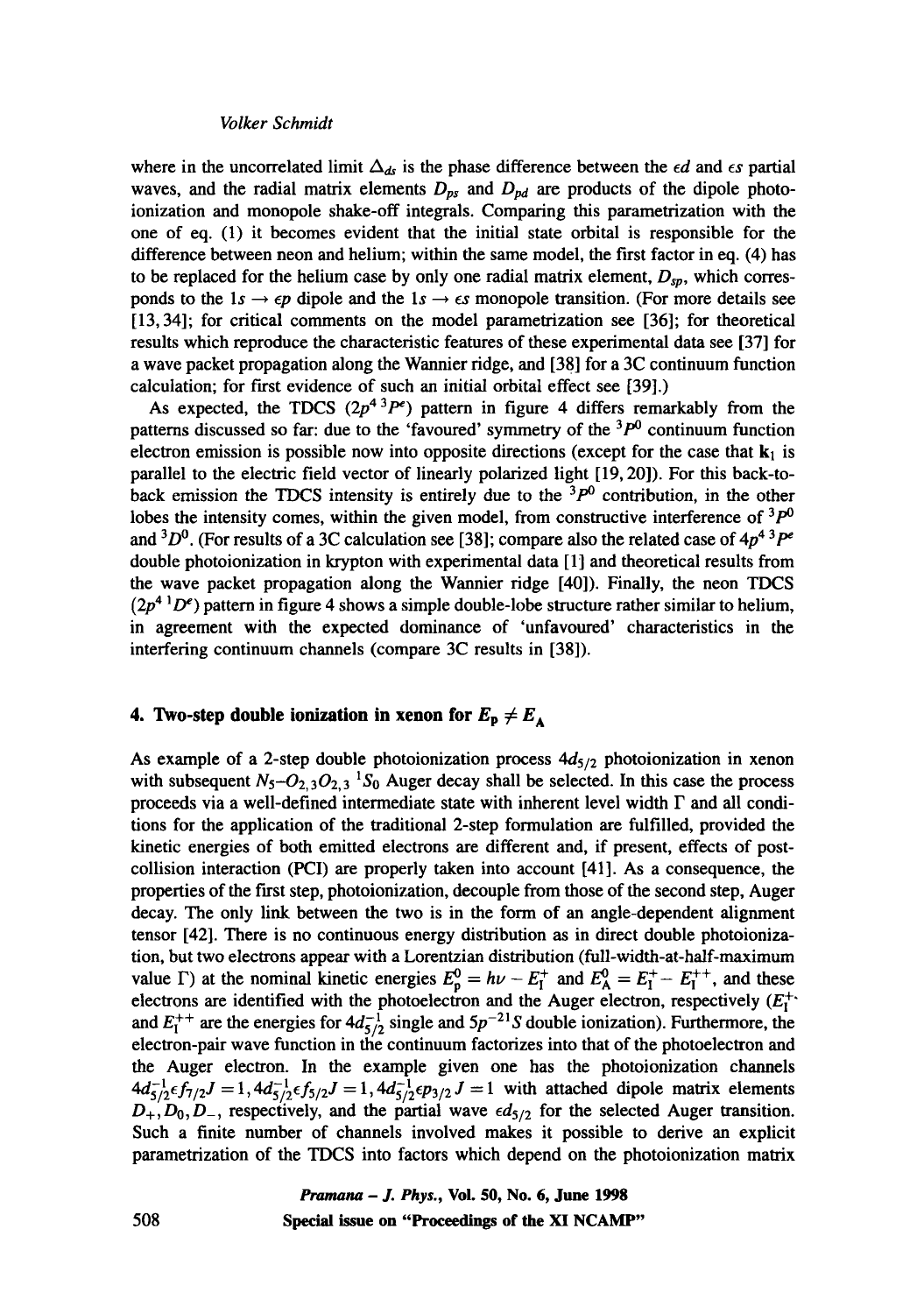elements and the direction  $\hat{k}_p$  of photoelectron emission and factors which depend on the Auger decay matrix elements and the direction  $\hat{k}_A$  of Auger electron emission [42]. Because in the selected example only one partial wave of the Auger electron is possible, the second factor reduces to known numerical values, except for an overall intensity value which is not relevant for the shape of TDCS patterns. Therefore, relative TDCS patterns for the selected 2-step double ionization process depend in a known way on the emission angles  $\hat{k}_p$  and  $\hat{k}_A$ , and on the photoionization matrix elements  $D_+, D_0, D_-$ . This characteristic of a TDCS pattern adds information to the initial photoionization process and, in conjunction with other observables (partial photoionization cross section, angular distribution of non-coincident photoelectrons and non-coincident Auger electrons), it can be used to extract photoionization matrix elements, including their relative phases ('complete experiments', see [2, 43, 44]).

Two examples of TDCS patterns of  $4d_{5/2}$  photoionization in xenon with subsequent  $N_5 - O_{2,3} O_{2,3}$  <sup>1</sup>S<sub>0</sub> Auger decay are shown in figure 5. The data are for completely linearly polarized light (field vector along  $x$ ) and for observation in the perpendicular plane geometry. In (a) the photoelectron is observed at a fixed direction and the Auger electron spectrometer is turned around, in (b) the complementary case is shown. For these patterns one can note the following properties: (i) Because one of the electrons is observed in a direction parallel to the electric field vector of the incident light, both patterns have rotational symmetry around the x-direction. (ii) Pattern (b) has more structure than pattern (a). This can be traced back to the connection of orbital angular momenta with spherical harmonics. Using for reasons of simplicity only an *ef* partial wave for the photoelectron and an *ed* partial wave for the Auger electron, the essential part in the angular correlation function is given by  $Y_{3m}(k_p)Y_{2-m}(k_A)$  terms which lead for fixed photoelectron direction to TDCS  $\propto$   $|Y_{20}(k_A)|^2$ , and for fixed Auger electron direction to TDCS  $\propto$   $|Y_{30}(\hat{k}_p)|^2$  (compare in this context figure 6(a) and [45]). (iii) Both patterns are



Figure 5. TDCS patterns for 2-step double photoionization in xenon,  $4d_{5/2}$ photoionization and subsequent  $N_5 - O_{2,3}O_{2,3}$  <sup>1</sup>S<sub>0</sub> Auger decay at 94.5 eV photon energy,  $E_p = 26.95 \text{ eV}$ ,  $E_A = 29.97 \text{ eV}$ . (a) Photoelectron detection at fixed position,  $k_p$ ; (b) Auger electron detection at fixed position,  $k_A$ . For details see text; from [43].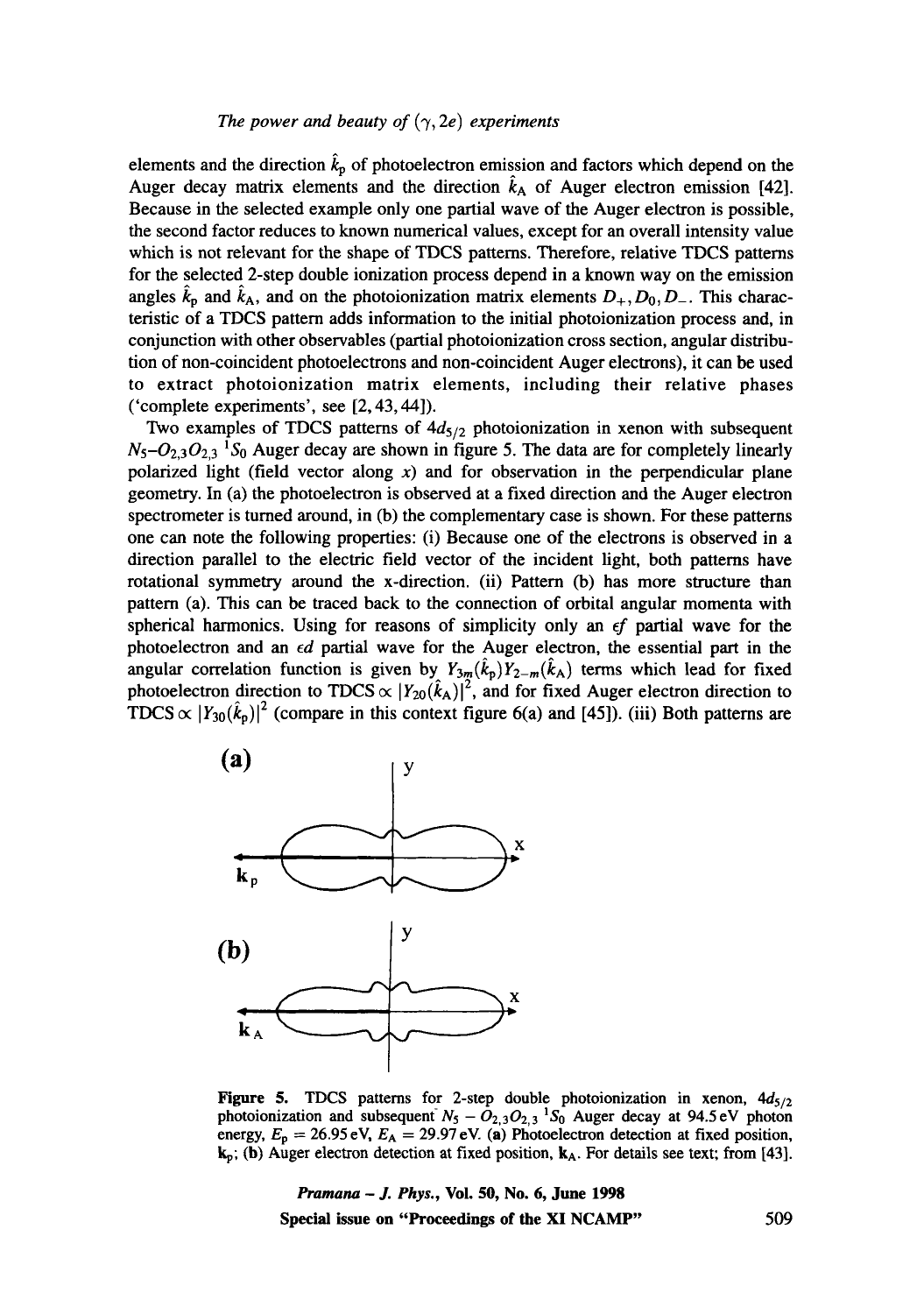symmetric against reflection on the yz-plane. This property is in strong contrast to TDCS patterns of direct double photoionization. It has its origin in the different energies of the emitted electrons and in the time delay between the emission of the photoelectron and the subsequent Auger electron.

The TDCS patterns discussed so far for direct and 2-step double photoionization all refer to completely (or partially) linearly polarized light. If circularly polarized light is used, the patterns can have remarkably different shapes for right- and left-circular polarization. This phenomenon is called circular dichroism in the angular distribution patterns [46--48]. The condition for the observation of circular dichroism can be inferred easily from the following three-finger rules: First, the electron momenta  $k_1$  and  $k_2$  and the spin projection of the photon along its propagation direction (helicity presentation for right and left circularly polarized light) are identified with three fingers. Second, a change of circular polarization is identical to a change of the fingers from one hand to the same fingers of the other hand. Third, non-vanishing circular dichroism occurs if the fingers set on the right hand do not coincide with the fingers set on the left hand. As particular result of these rules one obtains for the present case of interest that circular dichroism is possible in the perpendicular plane geometry, but there it vanishes for equal energies of the electrons (the two fingers for  $k_1$  and  $k_2$  become indistinguishable). For the first experimental observations of circular dichroism in TDCS patterns of 2-step double ionization see [49] and for direct double photoionization see [50].

# **5. Sequential double ionization in xenon for**  $E_p \approx E_A$

Dramatic changes in the TDCS patterns of a 2-step double ionization process are expected if the restriction of different energies of the photoelectron and the Auger electron is relinquished: In the case of  $E_p \approx E_A$  the traditional 2-step formula fails and must be replaced by a formulation which treats the process as a resonance embedded in the double ionization continuum [51]. Application of this theory then leads for the case of  $4d_{5/2}$ photoionization with subsequent  $N_5$ - $O_{2,3}O_{2,3}$ <sup>1</sup>S<sub>0</sub> Auger decay to the following result ([52]), for a detailed treatment of the present example see also [53, 54])

$$
\text{TDCS}(\mathbf{k}_1, \mathbf{k}_2)_{\text{lin}, \text{pol.}x} = \frac{1}{2} \Bigg| \sum_{M} \Bigg( \frac{\langle \text{Xe}^{++}\mathbf{k}_1 | H_{\text{el}} | \text{Xe}^+(\text{M}) \rangle \langle \text{Xe}^+(\text{M}) \mathbf{k}_2 | H_{\text{int}} | \text{Xe} \rangle}{E_1 - E_4^0 + i\Gamma/2} + (-1)^S \frac{\langle \text{Xe}^{++}\mathbf{k}_2 | H_{\text{el}} | \text{Xe}^+(\text{M}) \rangle \langle \text{Xe}^+(\text{M}) \mathbf{k}_1 | H_{\text{int}} | \text{Xe} \rangle}{E_2 - E_4^0 + i\Gamma/2} \Bigg) \Bigg|^2. \tag{5}
$$

The expression states that, due to electron exchange, two amplitudes occur which are combined with 'plus' and 'minus' signs, corresponding to the values of the total spin  $S = 0$  or  $S = 1$  of the electron-pair wave function, respectively. Each amplitude consists of a photoionization matrix element (transition operator  $H_{int}$ ) and an Auger transition matrix element (operator  $H_{el}$ ), and in these the role of the electron momenta  $k_1$  and  $k_2$  is interchanged. The importance of each amplitude is governed by the energy denominator: For very different energies  $E_1$  and  $E_2$  the first denominator resonates for  $E_1 = E^0_A$  (energy conservation implies  $E_2 = E_p^0$  and there the second denominator is negligible, i.e., the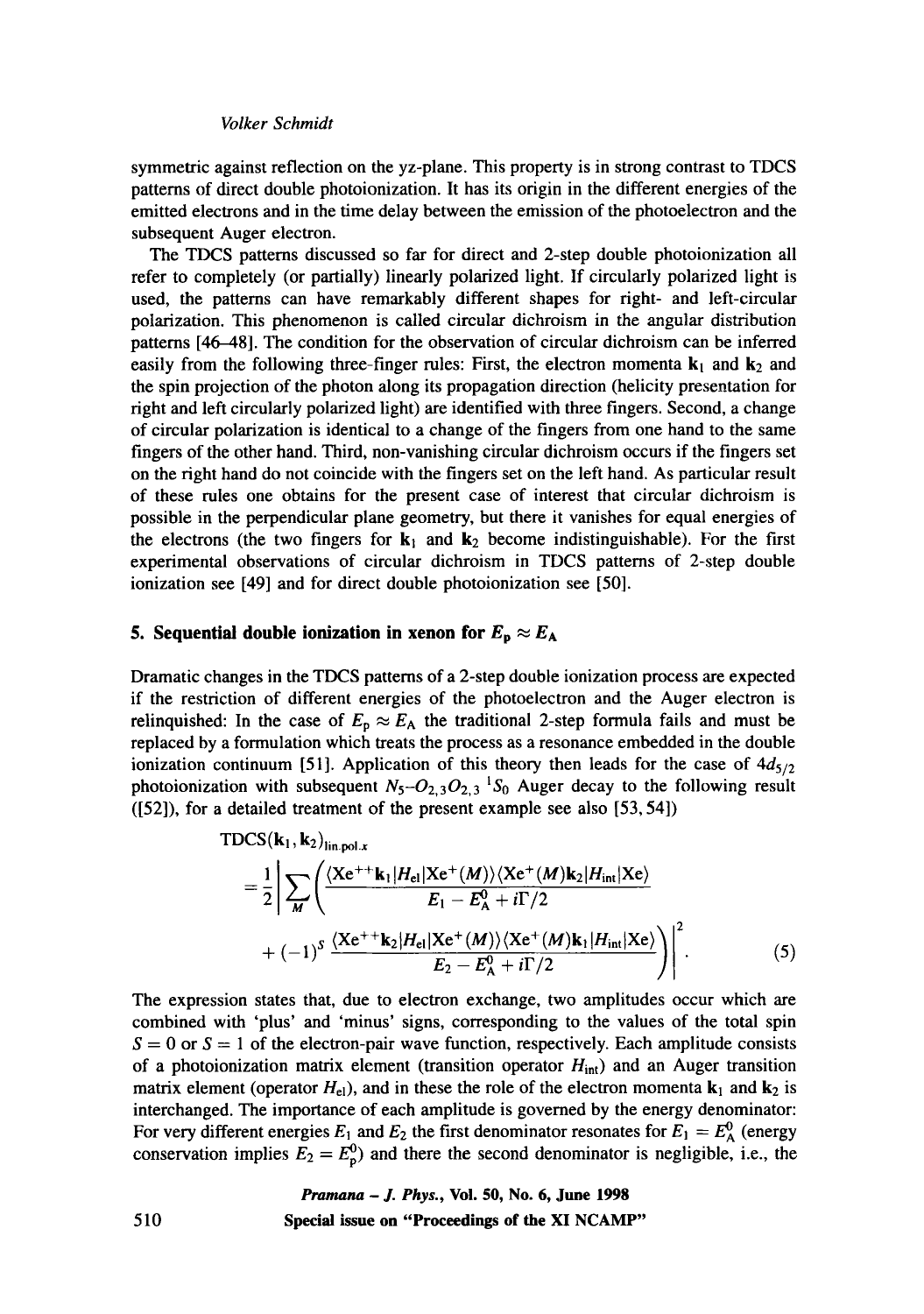

Figure 6. TDCS patterns for sequential double photoionization in xenon,  $4d_{5/2}$ photoionization and subsequent  $N_5 - O_{2,3}O_{2,3}$  'S<sub>0</sub> Auger decay, at photon energies to demonstrate (a) the off-the-resonance case with  $E_p = 24.97 \text{ eV}, E_A = 29.97 \text{ eV};$  (b) the on-the-resonance case with  $E_1 = E_2 = 29.97$  eV, omitting PCI effects; (c) the onthe-resonance case with  $E_1 = E_2 = 29.97$  eV, including PCI effects. For details see text; from [57].

electron momenta  $k_1$  and  $k_2$  can be identified with  $k_A$  and  $k_p$ . Similarly, the second denominator dominates for the complementary case with  $k_1 = k_p$  and  $k_2 = k_A$ . Hence, one is lead back to the complementary TDCS patterns shown in figure 5. However, for  $E_1 \approx E_2$  both amplitudes are of equal importance and interference effects occur [52]. In this context two points must be emphasized. First, these interference effects are a onechannel phenomenon (no other competing pathways exist to photoionization with subsequent Auger decay). This makes these interferences fundamentally different from cases where indistinguishable pathways exist which lead to a common final state [55,56]. Second, the interference is important only in the energy range of  $\Gamma$  and has largest effect for  $E_p^0 = E_A^0$  ('on the resonance').

In order to demonstrate the interference effects in the sequential process of  $4d_{5/2}$ photoionization in xenon with subsequent  $N_5 - O_{2,3}O_{2,3}$  <sup>1</sup>S<sub>0</sub> Auger decay, some TDCS patterns are shown in figure 6. They refer to linearly polarized incident light (field vector along  $x$ ) and observation in the perpendicular plane geometry, and they have been calculated under the simplifying approximation that spin-orbit effects can be neglected, as well as the  $\epsilon p$  partial wave of the photoelectron against its  $\epsilon f$  partial wave. For comparison, the off-the-resonance case is shown in part (a) (compare with figure 5(a), but note that all photoionization amplitudes are taken into account), the on-the-resonance case is plotted in parts (b) and (c). The on-the-resonance case in parts (b) and (c) clearly demonstrates the destructive interference which gives zero intensity at  $k_2 = -k_1$ , and in part (b) the constructive interference occuring at the opposite directions. The origin of this interference can be traced back to the  ${}^{1}P^{0}$  symmetry of the electron-pair wave function in the continuum, i.e., to the same origin as shown for direct double photoionization in helium with  $E_1 = E_2$ . For experimental verifications of this destructive interference effect see [53, 58, 59] and [60].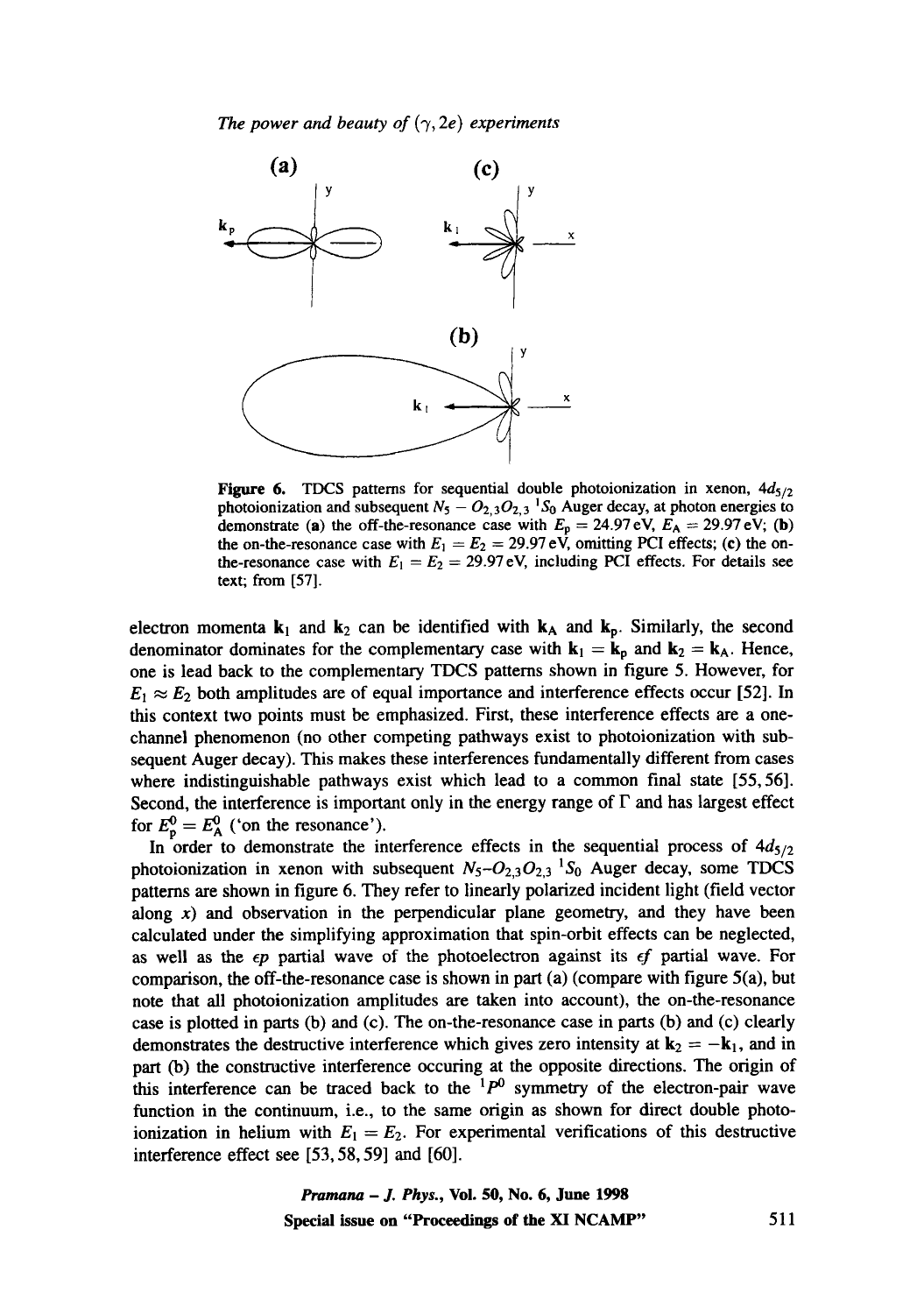Concentrating in figure  $6(b)$  on the angular region with constructive interference one must extend the discussion, because also in a sequential process Coulomb interactions between the charged particles play a role and must be taken into account. Such interactions are referred to in the literature as post-collision interaction (PCI) [61]. As a result of angledependent PCI the actual energies of the emitted electrons are modified: For small relative angles  $\theta_{12}$  the Auger electron loses energy and the photoelectron gains the same amount ([62,63,64]; note that these energy shifts are opposite to those observed in the non-coincident case in the near threshold region). If such angle-dependent PCI effects are implemented into the amplitudes of eq. (5) one gets the TDCS pattern in figure 6(c). Remarkably, this pattern has the same characteristic features (i) to (iii) as discussed in connection with figure l(a) for direct double photoionization in helium at equal energies. This means, for  $E_1 = E_2$  differences in direct and sequential double photoionization disappear.

Comr:aring in figure 6 parts (b) and (c), the question arises into which channels the huge intensity from the constructive portions of the TDCS pattern (b) is transferred. The analysis shows that PCI shifts intensity to other energies. These energy transfers are also important for the off-the-resonance case with  $E_p^0 \n\t\le E_p^0$ . There it can happen that formerly well separated coincident energy distributions located around the nominal values  $E_1 = E_p^0$ with  $E_2 = E_2^V$  or  $E_2 = E_p^V$  with  $E_1 = E_p^V$  are modified so strongly by PCI that the two amplitudes in eq. (5) with implemented PCI effects gain weight and lead to PCI induced interferences in the resulting energy distributions [54].

### **6. Conclusion**

For specific examples it has been demonstrated that the shape of TDCS patterns provides detailed information on the underlaying process of double photoionization and, analysing the TDCS shapes in terms of appropriate parameterizations, on the angle-dependences and the dynamical parameters. For the fundamental three-body system helium a great deal of understanding has been achieved already. Studies in other elements are just at the beginning. However, for the few cases touched slightly in this report interesting new features could be demonstrated. Of particular interest are differences and similarities in double photoionization described as a direct or sequential process. It can be expected that forthcoming studies in this direction will widely open our understanding of two electrons emitted from different systems and/or by different mechanisms into the continuum.

### **Acknowledgements**

The author thanks all members of his research group for their contributions and stimulating discussions, and the Deutsche Forschungsgemeinschaft for financial support in the SFB 276, TP B5.

### **References**

- [1] J Mazeau, P Selles, D Waymel and A Huetz, *Phys. Rev. Lett.* 67, 820 (1991)
- [2] B K~'nmerling ~nd V Schmidt, *Phys. Rev. Lett.* 67, 1848 (1991); *Phys. Rev. Lett.* 69, 1145 (1992)
- [3] O Schwarzkopf, B Krässig, J Elmiger and V Schmidt, *Phys. Rev. Lett.* **70**, 3008 (1993)

*Pramana - J. Phys.,* **Vol. 50, No. 6, June 1998** 

**Special issue on "Proceedings of the XI NCAMP"**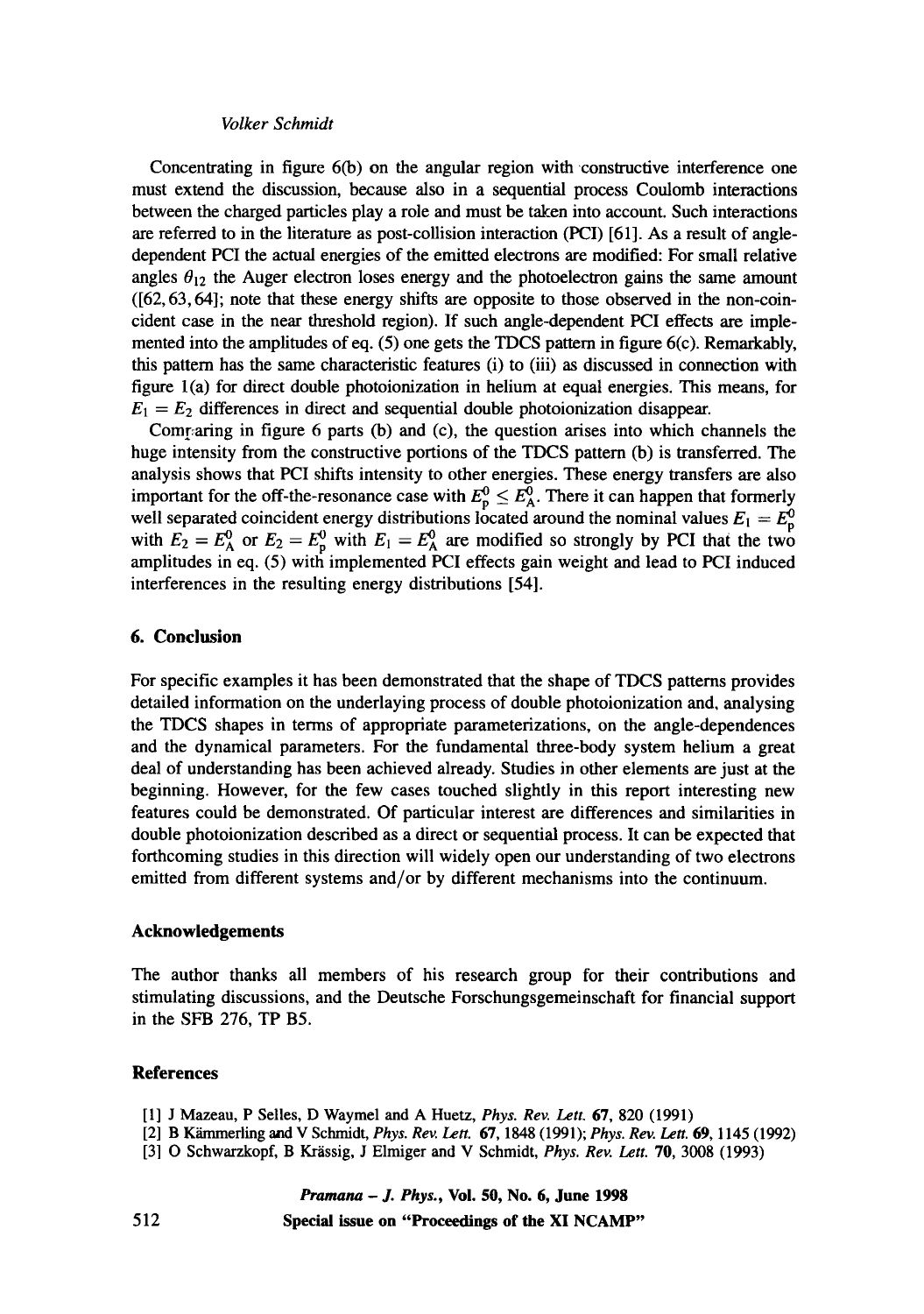- [4] V Schmidt, in *Atomic and Molecular Photoionization, Proc.* of Oji Intern. Seminar, Tsukuba/ Japan, edited by A Yagishita and T Sasaki (Universal Academy Press, Tokyo/Japan, 1996) p. 21-30
- [5] R Dörner, J M Feagin, C L Cocke, H Bräuning, O Jagutzki, M Jung, E P Kanter, H Khemliche, S Kravis, V Mergel, M H Prior, H Schmidt-B6cking, J Ullrich, M Unverzagt and T Vogt, *Phys. Rev. Lett.* 77, 1024 (1996)
- [6] O Schwarzkopf and V Schmidt, J. *Phys.* B28, 2847 (1995); J. *Phys.* B29, 1877 (1996)
- [7] M Pont, R Shakeshaft, F Maulbetsch and J S Briggs, *Phys. Rev.* A53, 3671 (1996)
- [8] M Pont and R Shakeshaft, *Phys. Rev.* A51, R2676 (1995)
- [9] O Schwarzkopf, PhD Thesis *Experimentelle Untersuchungen zur Doppel photoionisation von xenon und helium,* University Freiburg, unpublished (1995); see also [3, 6] O Schwarzkopf, B Krässig and V Schmidt, *J. Phys. IV Colloq. C6 Suppl. J. Phys. II*, 3, 169 (1993)
- [10] F Maulbetsch and J S Briggs, J. *Phys.* B26, L647 and 1679 (1993)
- [11] F Maulbetsch, M Pont, J S Briggs and R Shakeshaft, J. *Phys.* B28, L341 (1995)
- [12] A K Kazansky and V N Ostrovsky, *J. Phys.* B28, 1453 (1995)
- [13] S J Schaphorst, B Krässig, O Schwarzkopf, N Scherer, V Schmidt, P Lablanquie, L Andric, J Mazeau and A Huetz, *J. Electron Spectrom. Relat. Phenom.* 76, 229 (1995)
- [ 14] P J Redmond (1973) unpublished, presented without derivation by L Rosenberg in *Phys. Rev.*  **D8,** 1833 (1973) S P Merkuriev, *Theor. Math. Phys.* 32, 680 (1977) C Garibotti and J E Miraglia, *Phys. Rev.* A21, 572 (1980) M Brauner, J S Briggs and *H Klar, J. Phys.* B22, 2265 (1989)
- [15] M R H Rudge and M J Seaton, *Proc. R. Soc. London Ser.* A283, 262 (1996)
- [16] M R H Rudge, *Rev. Mod. Phys.* 40, 564 (1958) C Pan and A F Starace, *Phys. Rev. Lett.* 67, 185 (1991) S Jetzke and F H M Faisal, *J. Phys.* B25, 1543 (1992)
- [17] J M Feagin, *J. Phys.* B29, L551 (1996)
- [18] A Huetz, P Selles, D Waymel and J Mazeau, J. *Phys.* B24, 1917 (1991)
- [19] C H Greene and A R P Ran, *Phys. Rev. Lett.* 48, 533 (1982): J. *Phys.* B16, 99 (1983) A D Stauffer, *Phys. Lett.* 91a, 114 (1982)
- [20] F Maulbetsch and J S Briggs, J. *Phys.* B28, 551 (1995)
- [21] M Brauner, J S Briggs and H Klar, *J. Phys.* B22, 2265 (1989)
- [22] O Schwarzkopf, PhD Thesis *Experimentelle Untersuchungen zur Doppel photoionisation von xenon und helium,* University Freiburg, unpublished (1995)
- [23] A K Kazansky and V N Ostrovsky, *J. Phys.* B26, 2231, (1993)
- [24] O Schwarzkopf, B Kfiissig, V Schmidt, F Maulbetsch and J S Briggs, J. *Phys.* B27, L347 (1994)
- [25] F Maulbetsch and J S Briggs, J. *Phys.* B27, 4095 (1994)
- [26] A K Kazansky and V N Ostrovsky, *Phys. Rev.* A51, 3698 (1995)
- [27] R Peterkop, *J. Phys.* B16, L587 (1983)
- [28] P Lablanquie, J Mazeau, L Andric, P Selles and A Huetz, *Phys. Rev. Lett.* 74, 2192 (1995)
- [29] G Dawber, L Avaldi, A G McConkey, H Rojas, M A MacDonald and G C King, J. *Phys.* B28, L271 (1995)
- [30] J Mazeau, P Lablanquie, P Selles, L Malegat and A Huetz, J. *Phys.* B30, L293 (1997)
- [31] B Krässig, O Schwarzkopf and V Schmidt, *J. Phys.* **B26**, 2589 (1993)
- [32] U Becker, R Wehlitz, O Hemmers, B Langer and A Menzel, *Phys. Rev. Lett.* 63, 1054 (1989)
- [33] M Pahler, C D Caldwell, S J Schaphorst and M O Krause, J. *Phys.* B26, 1617 (1993)
- [34] B Krässig, S J Schaphorst, O Schwarzkopf, N Scherer and V Schmidt, *J. Phys.* **B29**, 4255 (1996)
- [35] S J Schaphorst, B Krässig, O Schwarzkopf, N Scherer and V Schmidt, *J. Phys.* **B28**, L233 (1995)
- [36] L Malegat, P Selles and A Huetz, J. *Phys.* B30, 251 (1997)
- L Malegat, P Selles, P Lablanquie, J Mazeau and A Huetz, *J. Phys.* B30, 263 (1997)
- [37] A K Kazansky and V N Ostrovsky, *Phys Rev.* A52, 1775 (1995)

*Pramana - J. Phys.,* **Vol. 50, No. 6, June 1998** 

**Special issue on "Proceedings of the XI NCAMP"** 513